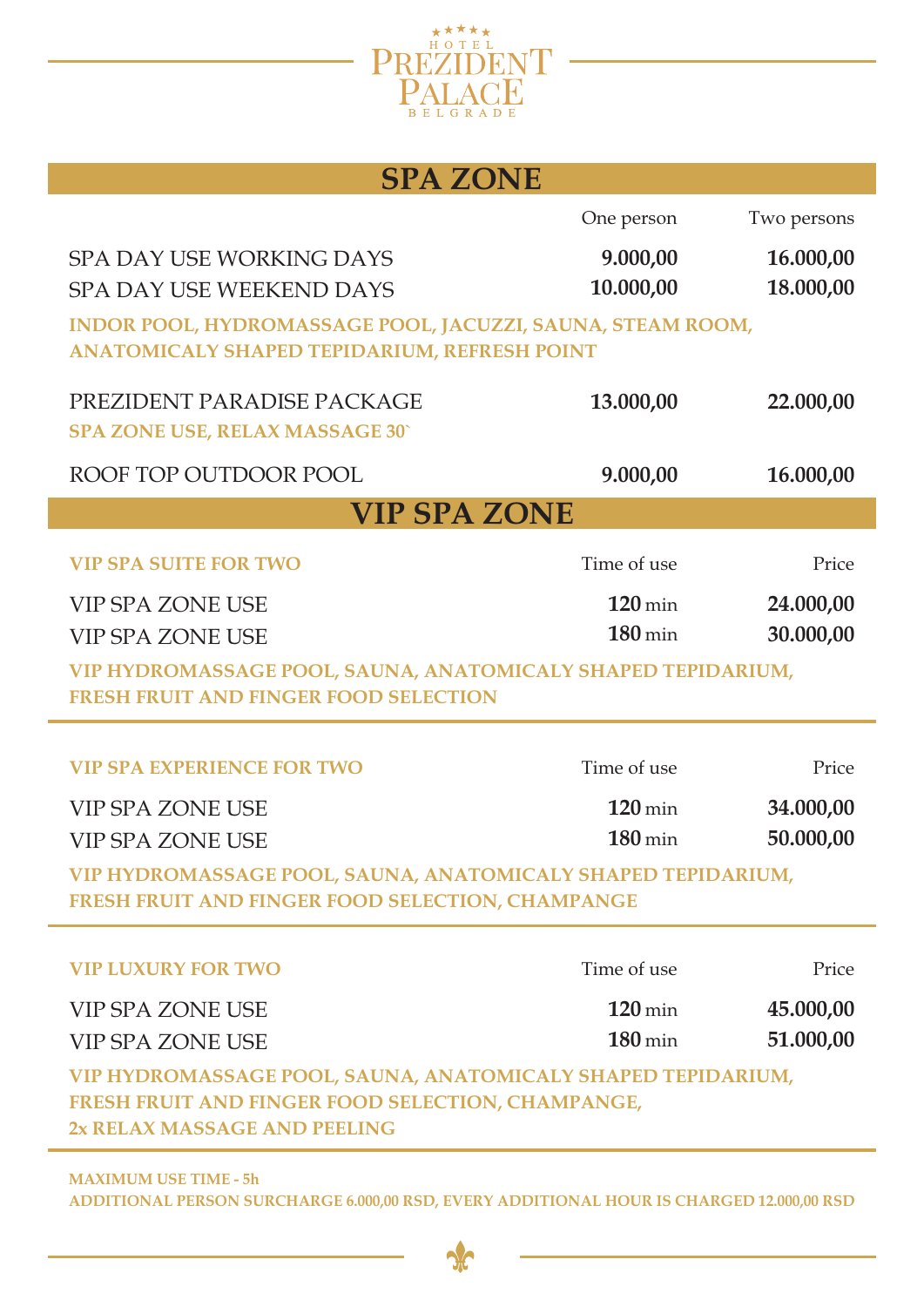

| HAINDNEDOEN         |          |                           |          |  |
|---------------------|----------|---------------------------|----------|--|
| Service             | Price    | <b>Service</b>            | Price    |  |
| BLOW-DRY            | 4.000,00 | <b>HAIRCUT FOR LADIES</b> | 3.500,00 |  |
| <b>HAIR STYLING</b> | 6.000,00 | HAIRCUT FOR MEN           | 1.500,00 |  |

**HAIRDRESSER**

# **MASSAGE**

| Service                      | Time            | Price                   | Service                   | Time         | Price                  |
|------------------------------|-----------------|-------------------------|---------------------------|--------------|------------------------|
| <b>RELAX MASSAGE</b>         | 30 <sup>°</sup> | 5.500,00                | FOOT REFLEXOLOGY          | $40^\circ$   | 5.500,00               |
| <b>RELAX MASSAGE</b>         | 50 <sup>°</sup> | 8.000,00                | <b>HAWAIIAN LOMI LOMI</b> |              | $50^{\circ}$ 10.000,00 |
| <b>SPORT MASSAGE</b>         | $50^{\circ}$    | 9.000,00                | ROYAL MASSAGE - 4 HANDS   | $50^{\circ}$ | 15.000,00              |
| <b>CANDLE THERAPY</b>        | 50 <sup>°</sup> | 8.000,00                | 24K GOLD OIL MASSAGE      |              | $50^{\circ}$ 14.000,00 |
| <b>DEEP TISSUE</b>           |                 | $50^{\circ}$ 10.0000,00 |                           |              |                        |
| <b>FACE AND NECK MASSAGE</b> | $20^{\circ}$    | 3.500,00                |                           |              |                        |

**SPECIAL COUPLE OFFER: CHOOSE 2 MASSAGE AND GET 20% DISCOUNT**

## **FACE AND BODY TREATMENTS**

| Service                  | Price     | Service                             | Price    |
|--------------------------|-----------|-------------------------------------|----------|
| MINI SENSITIVE SKIN CARE | 4.500,00  | PREZIDENT ROYAL TREATMENT 18.000,00 |          |
| MINI DRY SKIN CARE       | 4.500,00  | TROPICAL BODY TREATMENT             | 7.000,00 |
| DE STRESS EYE            | 5.000,00  | CHOCO BODY TREATMENT                | 7.000,00 |
| MYOXY CAVIAR TREATMENT   | 14.000,00 |                                     |          |

**BODY TREATMENTS INCLUDE MASSAGE AND BODY PEELING TREATMENT**